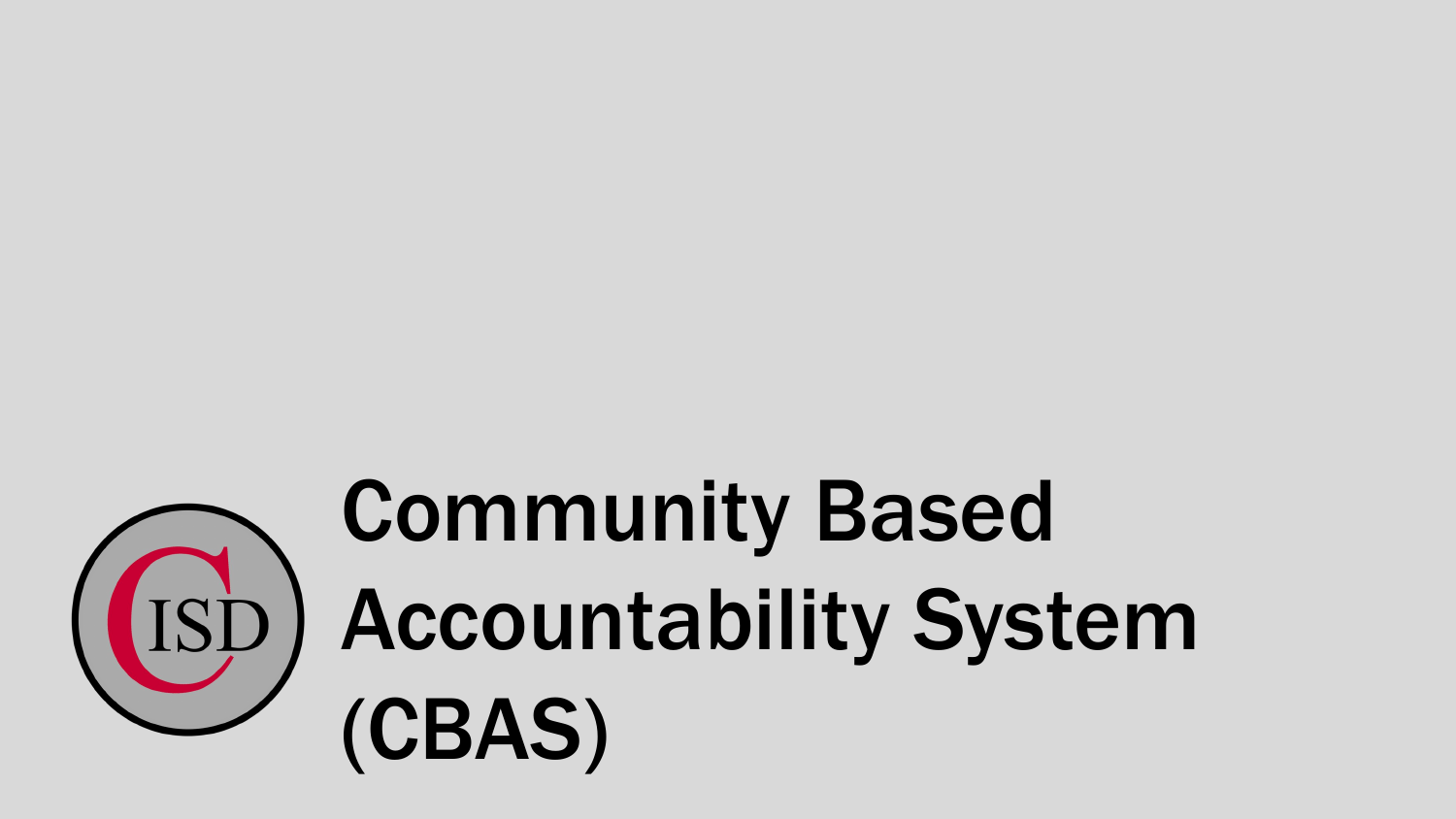

#### Continuing to Build and Review our Data Sources

- Quantitative and Qualitative Data (examples: NWEA MAP, mclass literacy screener, Panorama survey results/feedback, participation numbers of learners in specific areas, training provided to educators, etc.)
- Reviewing with other TPAC districts what they are sharing with their community





### Continuing to Meet as TPAC Groups

- Texas Public Accountability Consortium (50+ Districts) TASA Midwinter next meeting
- Monthly meetings with our District TPAC group Dr. Brad Hunt, Dr. Angie Brooks, Dr. Deana Dynis, Dr. Greg Axelson, Cooper Hilton and Melissa Arnold (recent addition Angela Brown)
- **●** Meeting with small cohort of TPAC districts (Prosper ISD, Grapevine-Colleyville ISD, Sunnyvale ISD, Royse City ISD, Burkburnett ISD, and Frisco ISD